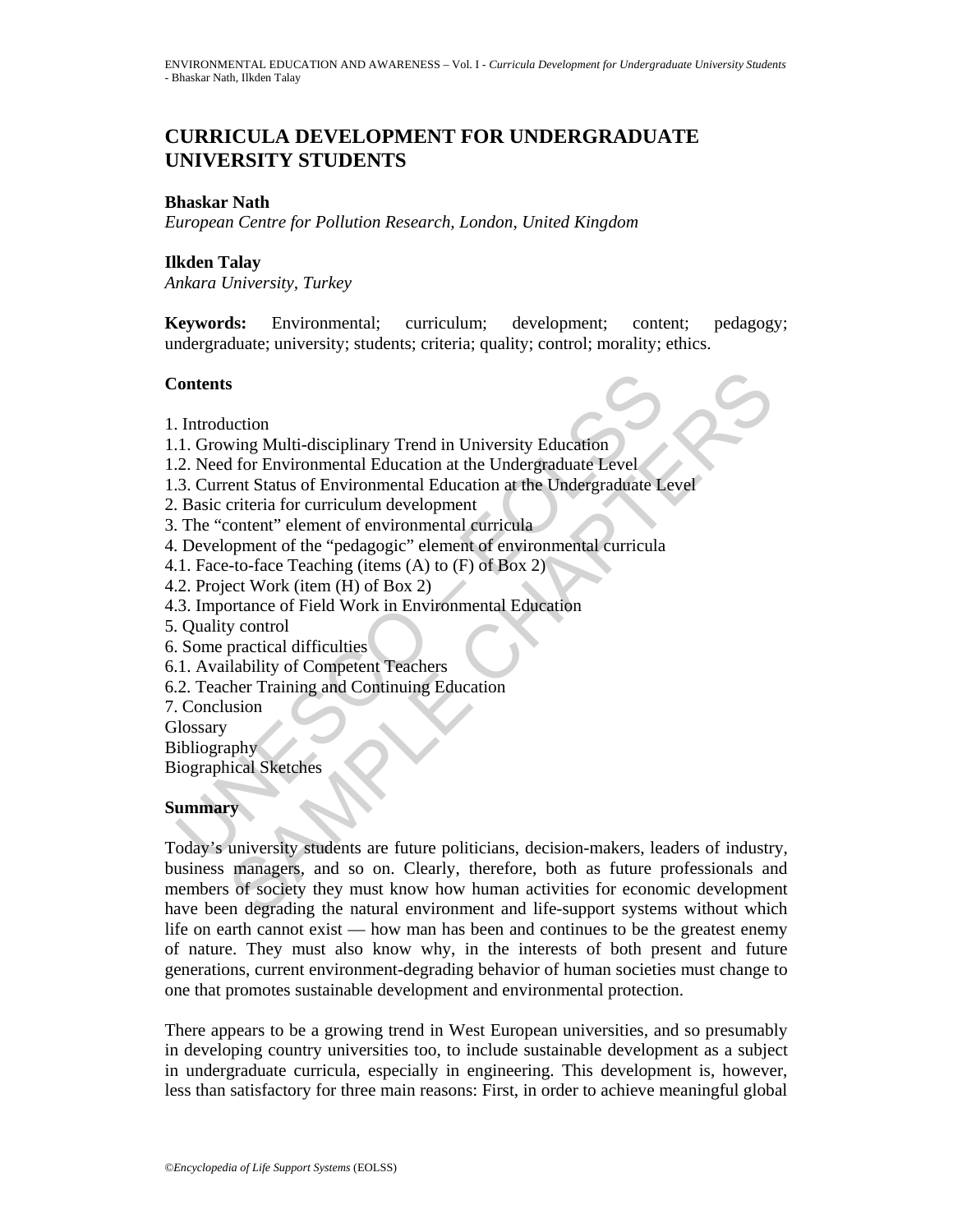sustainability, the prevailing grossly exploitative human behavior and attitude to the natural environment must be changed to one of *genuine* respect and care. This calls for a radical re-orientation of our moral values *vis-à-vis* the environment. For this we need moral philosophy, not science or technology, however clever. Yet, little or no reference is made in formal curricula to environment-respecting moral values, or how they could be instilled or promoted. Second, sustainable development appears to be taught almost exclusively in terms of what can be done to reduce pollution with science and technology, with emphasis on the so-called "end-of-the-pipe" strategies, whereas what is needed for global sustainability are "before-the-pipe" strategies. And third, arguably sustainable development, including essential moral philosophy, ought to be taught to *all* undergraduate students. It is not at present.

With a view to addressing these deficiencies, a generic undergraduate environmental curriculum is proposed, including essential moral philosophy, and suggestions made for which parts of it ought to be taught to different degree programs. It is argued that, if we are at all serious about achieving even a modest degree of global environmental sustainability, moral philosophy must be given the same emphasis in curricula as soft sciences, hard sciences or technology.

# **1. Introduction**

*"The greatest happiness of the thinking man is to have fathomed what can be fathomed, and quietly to revere what is unfathomable."* 

Johann Wolfgang von Goethe (1749-1832)

# **1.1. Growing Multi-disciplinary Trend in University Education**

The a view to addressing these deficiencies, a generic undergradua<br>
urriculum is proposed, including essential moral philosophy, and sugger<br>
thich parts of it ought to be taught to different degree programs. It is<br>
the ret icive to addressing these deficiencies, a generic undergraduate environment<br>
in is proposed, including essential moral philosophy, and suggestions made for<br>
ints of it ought to be taught to different degree programs. It is In general, undergraduate students at a university or an equivalent institution are characterized by their greater maturity than secondary school pupils, and also by the disciplinary choices they make eventually to qualify as doctors of medicine, engineers, lawyers, economists, and so on. Historically, there have been fairly rigid interdisciplinary boundaries. However, there has been a growing trend, especially since the 1970s, for multi-disciplinary studies in response to market demand for the same. As a result, in many instances the hitherto rigid inter-disciplinary boundaries are either becoming blurred or disappearing altogether. Consequently, today it is not uncommon to find undergraduate students reading Biology with Management, for example. As a logical consequence of this development, in many countries the growing trend is for university degree courses to be based on what is called the "modular scheme", similar to that which has been and continues to be the norm in North American universities, rather than a prescribed course of mandatory subjects to be taken for a given degree course. The main advantage of the modular scheme is that it offers the individual student considerable flexibility to choose a customized multi-disciplinary program of study by mixing subject modules taken from a wide range of disciplines such as the exact sciences, the social sciences, the arts, and engineering.

However, in the case of a degree course that leads to a particular vocation (e.g. medicine, engineering or law), flexibility of choice is often restricted by the specific requirements of the professional body, organization or institution responsible for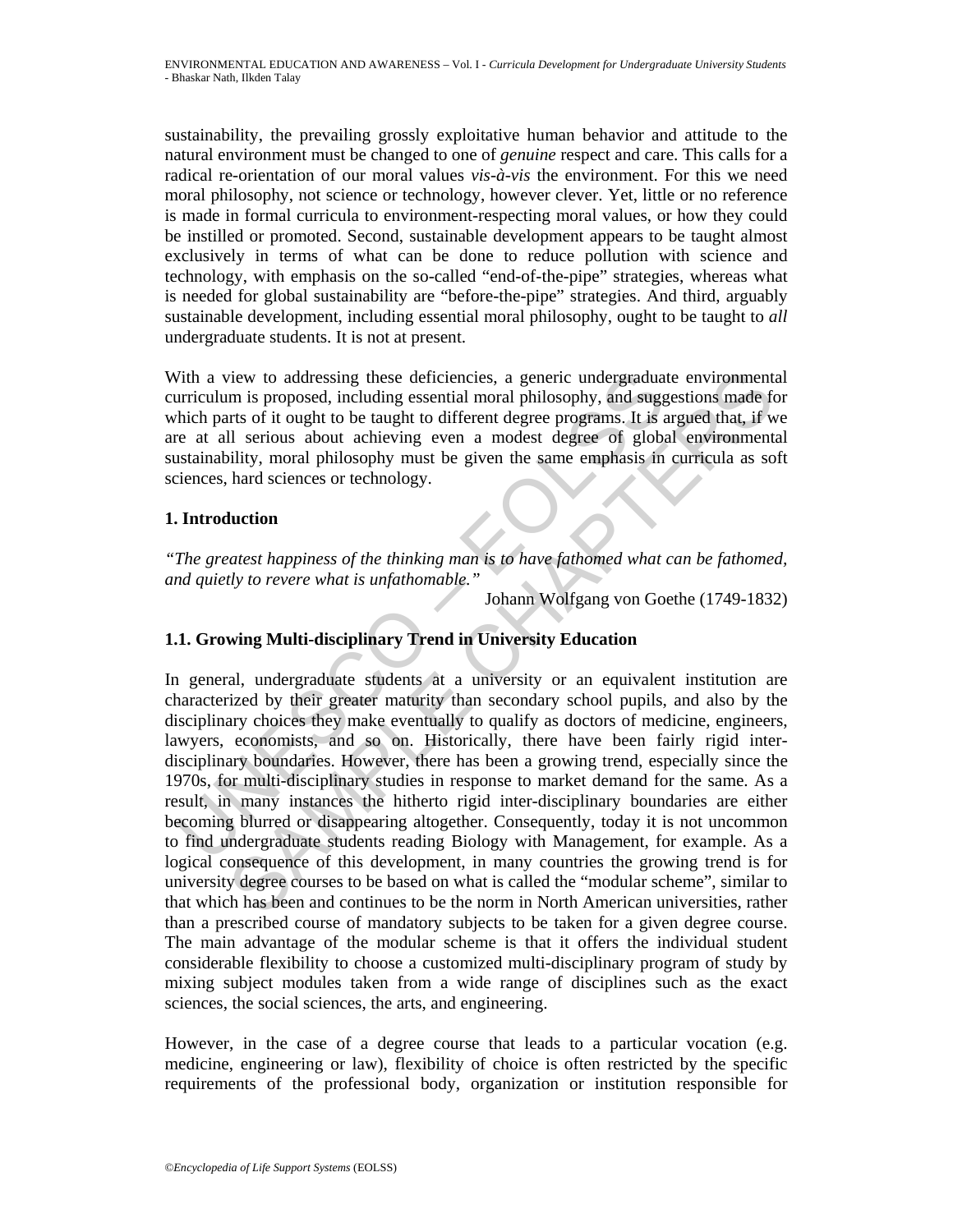overseeing that vocation. For example, the Institution of Mechanical Engineers in the UK stipulates a number of subjects that must be taken throughout the degree course by all students aspiring to qualify as professional mechanical engineers. The timeconstraint imposed by such stipulation can limit students' flexibility to choose subjects (or modules) from other disciplines, even as optional subjects.

Even so, the multi-disciplinary trend is much to be welcomed because environmental studies are (or ought to be) truly multi-disciplinary in character, combining as they do the sciences (exact and social), engineering, and even the humanities. This is a reflection of the fact that the natural environment is a delicately balanced organic "whole" of many different aspects and their mutual and complex interactions that have implications for nature's life support systems, environmental integrity, and quality of life of human societies.

## **1.2. Need for Environmental Education at the Undergraduate Level**

fe of human societies.<br>
2. Need for Environmental Education at the Undergraduate Leve<br>
all societies decision-makers act on behalf of society at large to decicertain technology is to be used for economic development, or a<br> man societies.<br> **A for Environmental Education at the Undergraduate Level**<br>
eieties decision-makers act on behalf of society at large to decide whether or n<br>
technology is to be used for economic development, or a certain In all societies decision-makers act on behalf of society at large to decide whether or not a certain technology is to be used for economic development, or a certain policy or legislation implemented aiming to bring about a targeted change, benefit or welfare. In democratic societies such decisions are usually made by the ruling political party whose interests (and sometimes ideology or dogma), and the interests of its supporters (vested interest groups), can transcend those of the environment. In such societies the political process is an art of the possible and of compromise — and above all it is about power and how to get it by manipulating public opinion. And so, of necessity it has to focus mainly on bread-and-butter issues to which the public can easily relate, and not on environmental issues and problems that are remote and perceived as little more than inconsequential by the proverbial "man-in-the-street". This is symptomatic of the "ecology versus economy" struggle in which "economy" often triumphs over "ecology", even in the rich developed nations. Consequently, the environment continues to be degraded by human activities for economic development notwithstanding the rich rhetoric of politicians proclaiming their strong commitment to environmental protection and sustainable development.

Decisions affecting both the lives of people and environmental integrity are usually made by politicians whose forte is politics. By training they are predominantly political scientists, lawyers and the like. Seldom are they engineers, technologists or environmentalists by training. Of necessity, therefore, they have to rely on the advice of relevant experts in making decisions that may have environmental implications affecting all. Moreover, there is now increasing emphasis on public consultation and participation in making decisions on projects and activities that can potentially or manifestly impact on human health and/or the environment. In many instances public consultation or participation is no longer an option. It is mandatory and increasingly so. The main purpose of public participation is two-fold: to involve the public in matters and decisions affecting their quality of life; and to make decision-making both inclusive and transparent.

Yet, in spite of expert advice and public participation, declared commitment of the political establishment to environmental protection and sustainable development, and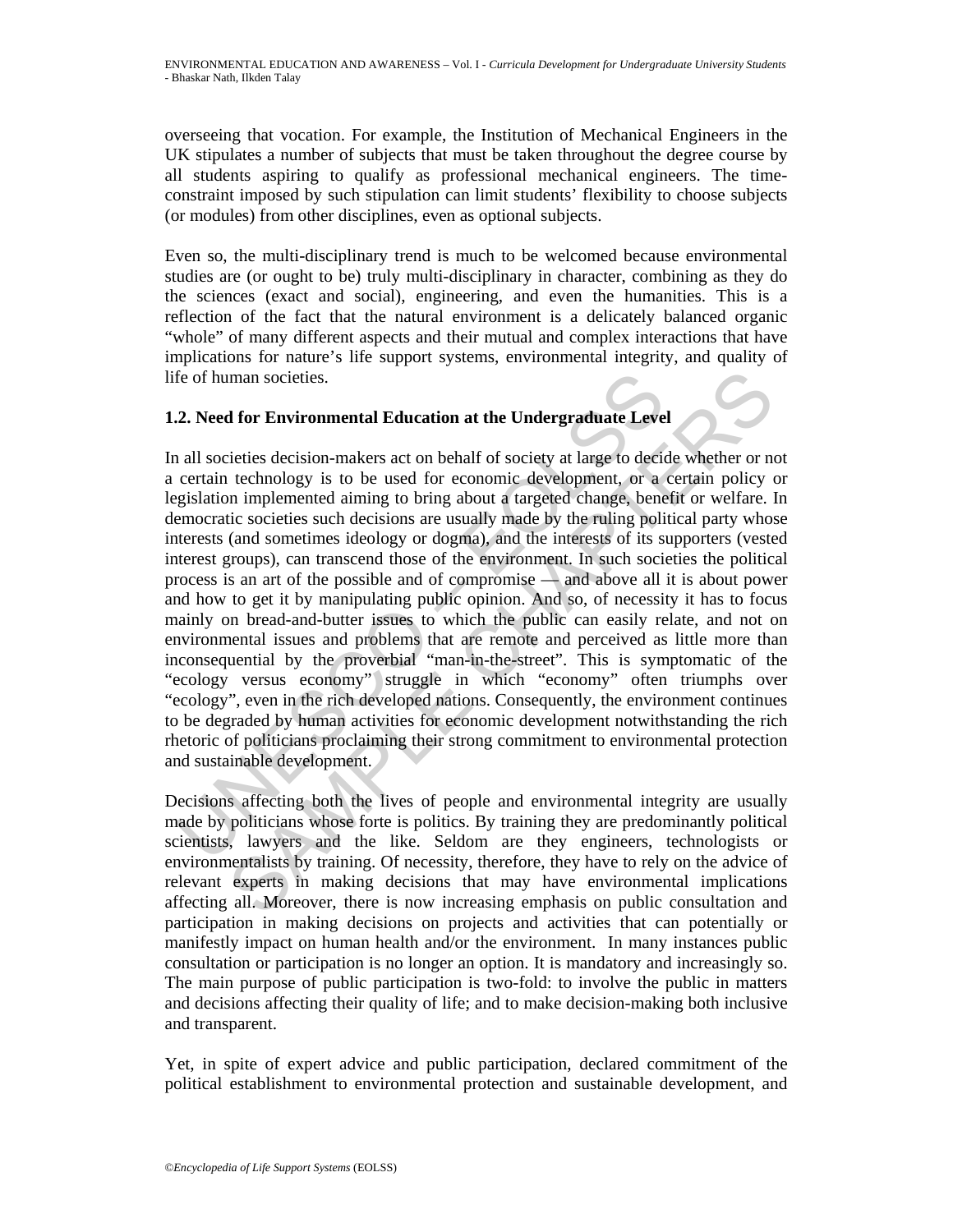Now the gradient sustainability, however modest, much greater emphasis<br>
given to environmental education at all levels and to raisin<br>
avarences. And, as we will demonstrate in Section 4 of *Curricula*<br> *Fraduate Students*, nental sustainability, however modest, much greater emphasis than before mu<br>
to environmental education at all levels and to raising environmental<br>
is said. And, as we will demonstrate in Section 4 of *Curricula Developmen* local, national and international initiatives, the natural environment continues to be degraded at an accelerating pace. (The "natural" environment comprises nature's benediction of air, water, biodiversity, etc. that make life on earth possible). It is indeed a matter of particular concern that degradation of the global environment continues unabated in spite of a plethora of environment protection initiatives, agreements, protocols etc. undertaken since the UN Conference on Human Environment held in Stockholm in 1972 which, for the first time, concentrated the international community's collective mind on the urgent need not to degrade the environment any further. Information given in Box 1, *which is by no means exhaustive*, illustrates this well. Such relentless degradation, and its extrapolation even to the next 30 years, does not augur well for environmental protection let alone global environmental sustainability. Current consensus is that if we are at all serious about achieving a degree of global environmental sustainability, however modest, much greater emphasis than before must be given to environmental education at all levels and to raising environmental awareness. And, as we will demonstrate in Section 4 of *Curricula Development for Graduate Students*, achievement of global environmental sustainability and sustainable development is contingent upon the willingness of the affluent to adopt less consumptive and less polluting life-styles. Clearly therefore, the goal of environmental education must be to curb relentlessly rising production and consumption of goods and services to supply the demands of increasingly profligate and hedonistic life-styles of the affluent (also see Section 3 of *Need for Environmental Research*).

## **Biodiversity**

Animals endangered by the progressive removal of their habitat:

- Gorillas in Nigeria, Cameroon, Congo, Guinea and Rwanda.
- Asian elephants in India, Sri Lanka, Sumatra and Borneo (only 50,000 left).
- Black rhinoceros across Africa.
- Amazon River dolphin (drowning in fishing nets).
- Florida Manatee (only 2,000 left).
- Brown pelican in North, Central and South America.
- Humboldt penguin in Chile and Peru.

#### **Population**

- World population has increased from 3.7 billion in 1972 to 6 billion today.
- Current population growth rate is 1.4% (85 million per annum).
- World population is expected to increase by 2 billion in the next 30 years.

#### **Global warming**

- Temperatures in the Arctic are up by  $0.6^{\circ}$ C. Arctic sea ice is down in spring and summer by 10-15% in surface area, and around 40% in thickness.
- Average sea-level has risen by 10-25 cm in the last 100 years, and rising levels are threatening to swamp some Pacific islands.
- Global carbon dioxide (main greenhouse gas) emissions have increased from 4 billion tons a year in the mid seventies to 6.6 billion tons a year at present.
- Europe's Alpine glaciers have shrunk to half their volume in 1850.
- North American glaciers have been shrinking; the state of Montana is expected to lose all its glaciers by 2030.

#### **Water**

• Eighty countries, including 40% of the world's population, suffer serious water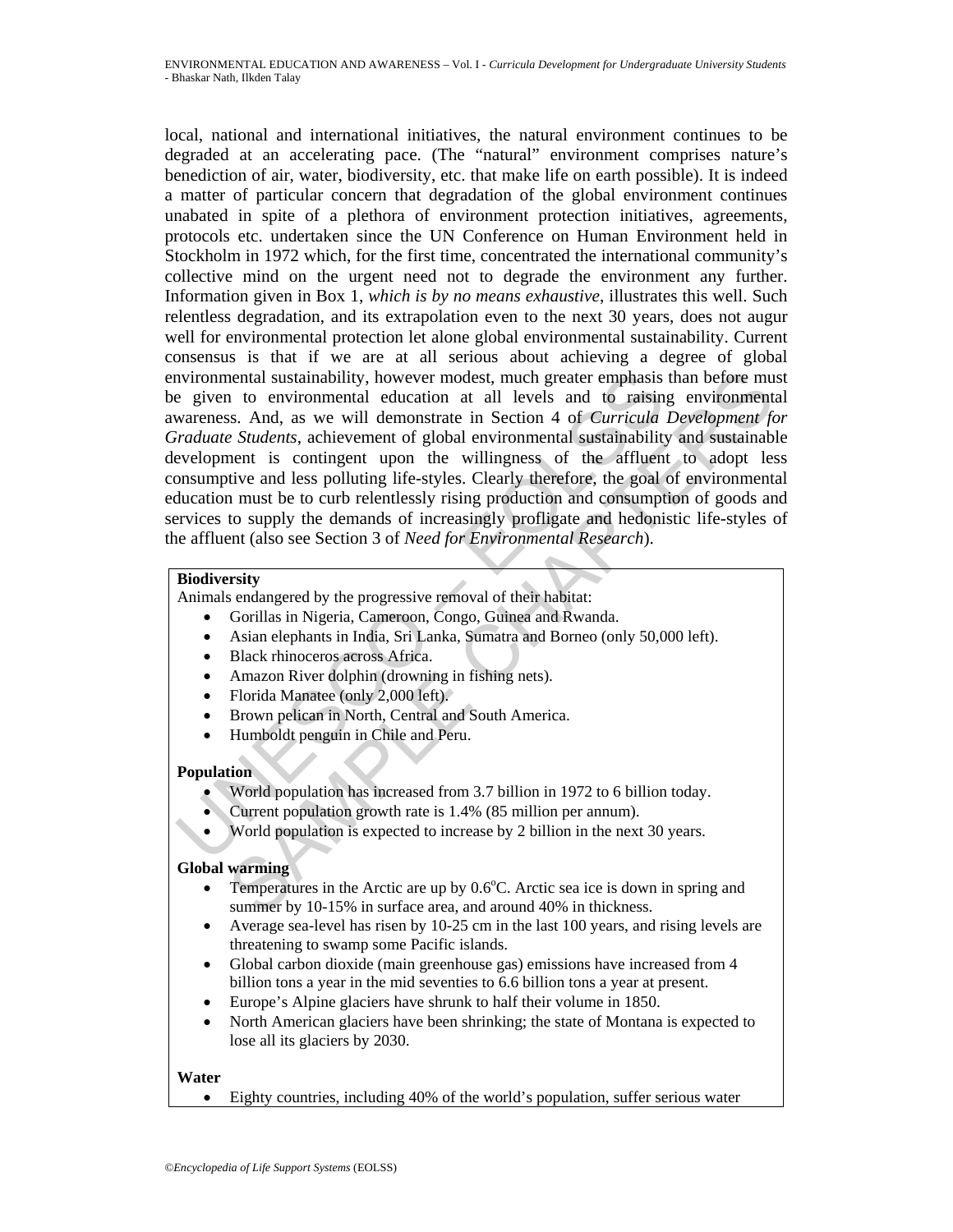shortage

- Half the world's land is degraded by soil erosion.
- Some 1.1 billion people lack access to safe water.
- An estimated 2.4 billion people have no basic sanitation.

#### **Forests**

- Sixteen percent (140 million acres or 56 million ha) of Amazon rainforest has been cleared since logging and farming began.
- Since 1972 world's forests have declined by 12%.
- Every second an area of the rainforest equal to the size of a football pitch is being destroyed.

Source: *The Daily Mirror*, London, 24 July 2002.

Box 1: Some key indicators of global environmental degradation

Box 2: Proposal for the "content" element of a generic environmental curriculum for undergraduate students

Source: The Datity Mirror, London, 24 July 2002.<br>
Box 1: Some key indicators of global environmental degrae<br>
Box 2: Proposal for the "content" element of a generic environmental<br>
undergraduate students<br>
1 Box 3 a proposal In Box 3 a proposal is made for which parts of the generic content are to be included in the formal curricula of different undergraduate courses. What is proposed is for guidance only.

- - -

# TO ACCESS ALL THE **20 PAGES** OF THIS CHAPTER, Visit: http://www.eolss.net/Eolss-sampleAllChapter.aspx

#### **Bibliography**

Source: *Ine Dauly Mirror*, London, 24 July 2002.<br>
Box 1: Some key indicators of global environmental degradation<br>
Proposal for the "content" element of a generic environmental curriculum for<br>
undergraduate students<br>
a pro Brabant (2002), Personal communication. Also visit http://fsw.kub.nl/telos/kennisbank/ [The *Cirrus Project* at the Brabant University of Professional Education, the Netherlands, is concerned with strategies for integrating sustainable development into university curricula, focusing exclusively on science and technology].

ECPR (1997), *European Masters Degree in Environmental Protection & Sustainable Development — Prospectus*, European Centre for Pollution Research (ECPR), London. [The curriculum of a Masters course for students at the University of Chemical Technology & Metallurgy, Sofia (Bulgaria), is discussed in detail in this document including quality control and content].

Nath B and Talay I (1996), "Man, science, technology and sustainable development", In B. Nath, L. Hens and D.Devuyst (Eds.) *Sustainable Development*, VUB Press, Brussels. [In this contribution the authors discuss certain pertinent issues of sustainable development, including philosophical aspects, and draw attention to some of the practical problems of implementing policies for achieving true sustainability].

Nath B, Sözen N and Talay I (1996), "The concept and implementation of Total Quality Assurance (TQA) in higher environmental education", in (Eds.) B. Nath, I. Láng, E. Mészáros, J.P. Robinson and L. Hens *Environmental Pollution*, European Centre for Pollution Research, London, Vol. 1, pp. 530-539. [In